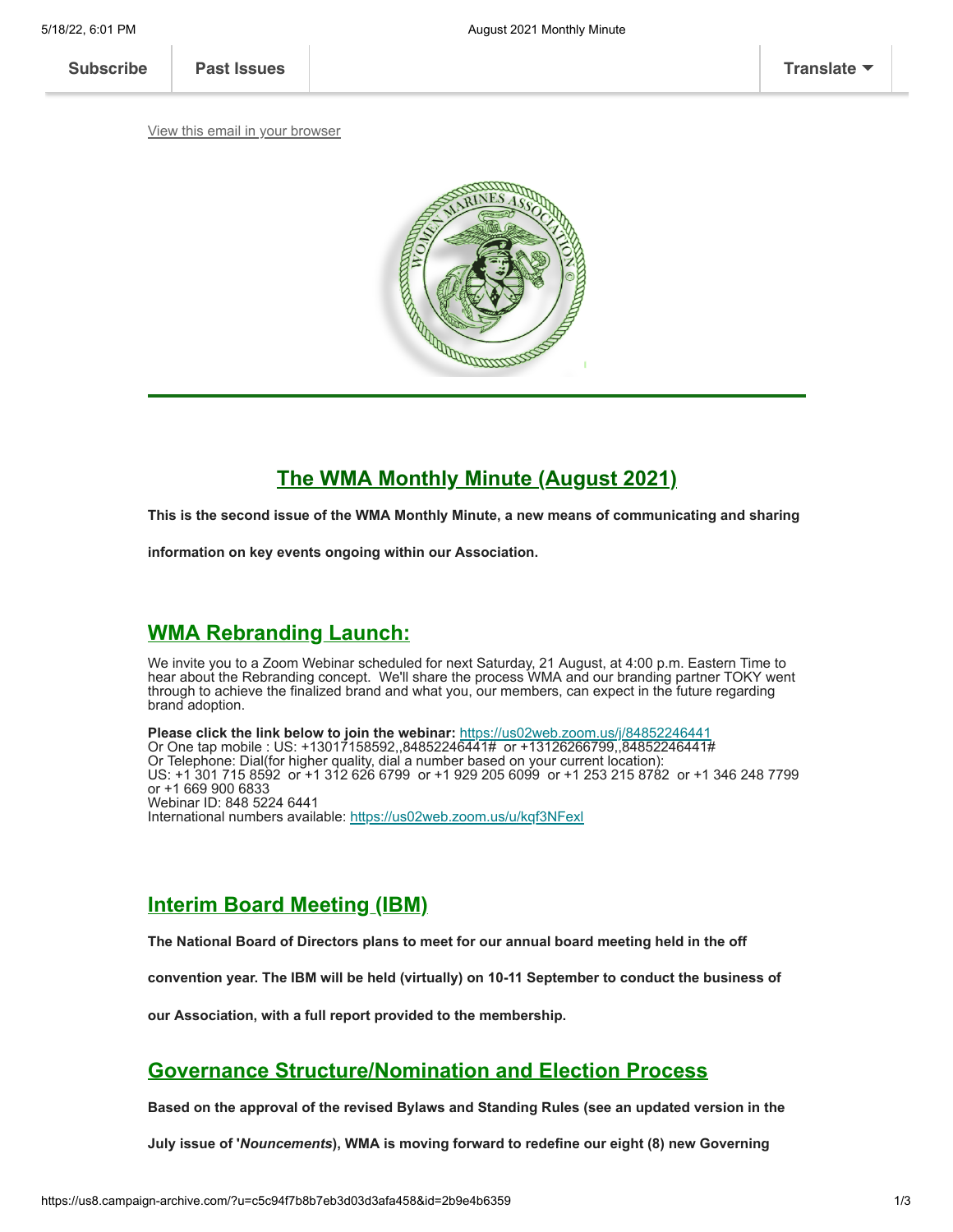**[Subscribe](http://eepurl.com/g1PW-5) Past Issues [Translate](javascript:;)**

**details in the Fall for opportunities to volunteer to run for an elected office and serve at the**

**national level for the 2022-2024 term of office. All eight elected positions will be open for**

**nominations. Be a part of WMA history and help to lead our Association into the future! For more**

**information, contact our Nominating Committee at:** [nominate@womenmarines.org](mailto:nominate@womenmarines.org)

### **Filing Chapter 990N**

**Did your chapter end its Fiscal Year (F.Y.) on 30 June? If so, we have five months to complete your**

**990N postcard. I am happy to submit this for your chapter if you provide me with the**

**following information:**

- Chapter Name
- Principal Officer (Normally Treasurer--but can be President etc.)
- Address (either chapter or Principals)
- A statement that the chapter made under \$50,000 (no laughing!!!) and is still active
- Website if your chapter has one

Submit early and have it done for another Fiscal Year! For questions, please get in touch with Peggy Reiber, National Treasurer, at [Treasurer@womenmarines.org](mailto:Treasurer@womenmarines.org) or 760-521-9093.

# **2022 Convention Update:**

\*\*\*ANNOUNCEMENT\*\*\* The July issue of *'NOUNCEMENTS* included an article about the ability to make convention hotel room reservations beginning 1 August 2021...However, a few I.T. issues recently came to our attention and are being worked out by the hotel to accommodate our specific needs. We are very sorry to have to postpone reserving your hotel room at the Golden Nugget; however, as soon as the issues are resolved, we will notify you as quickly as possible. Thank you so much for your patience and understanding!

If you have any questions, please contact the 2022 Convention Coordinating Committee (NV-3 Chapter) at [convention@womenmarines.org](mailto:convention@womenmarines.org) or on the WMA 2022 Las Vegas Convention Facebook page.

#### **Contact Information Updates**

To update our membership database, please send all contact information to include new address, email, etc. to include your choice on whether you want to receive your WMA publications either electronically or hard copy to our Membership Team at: [membership@womenmarines.org](mailto:membership@womenmarines.org)

# **Monthly Minute Topics of Interest**

What do you want to hear more about in these monthly updates? We want to hear from you and appreciate your involvement in our Association! Provide your questions/comments regarding WMA governance structure or any essential topics of interest to our new email address of listenin<u>g@womenmarines.org</u>.

Semper Fidelis,

Rhonda Amtower WMA National President [president@womenmarines.org](mailto:president@womenmarines.org)